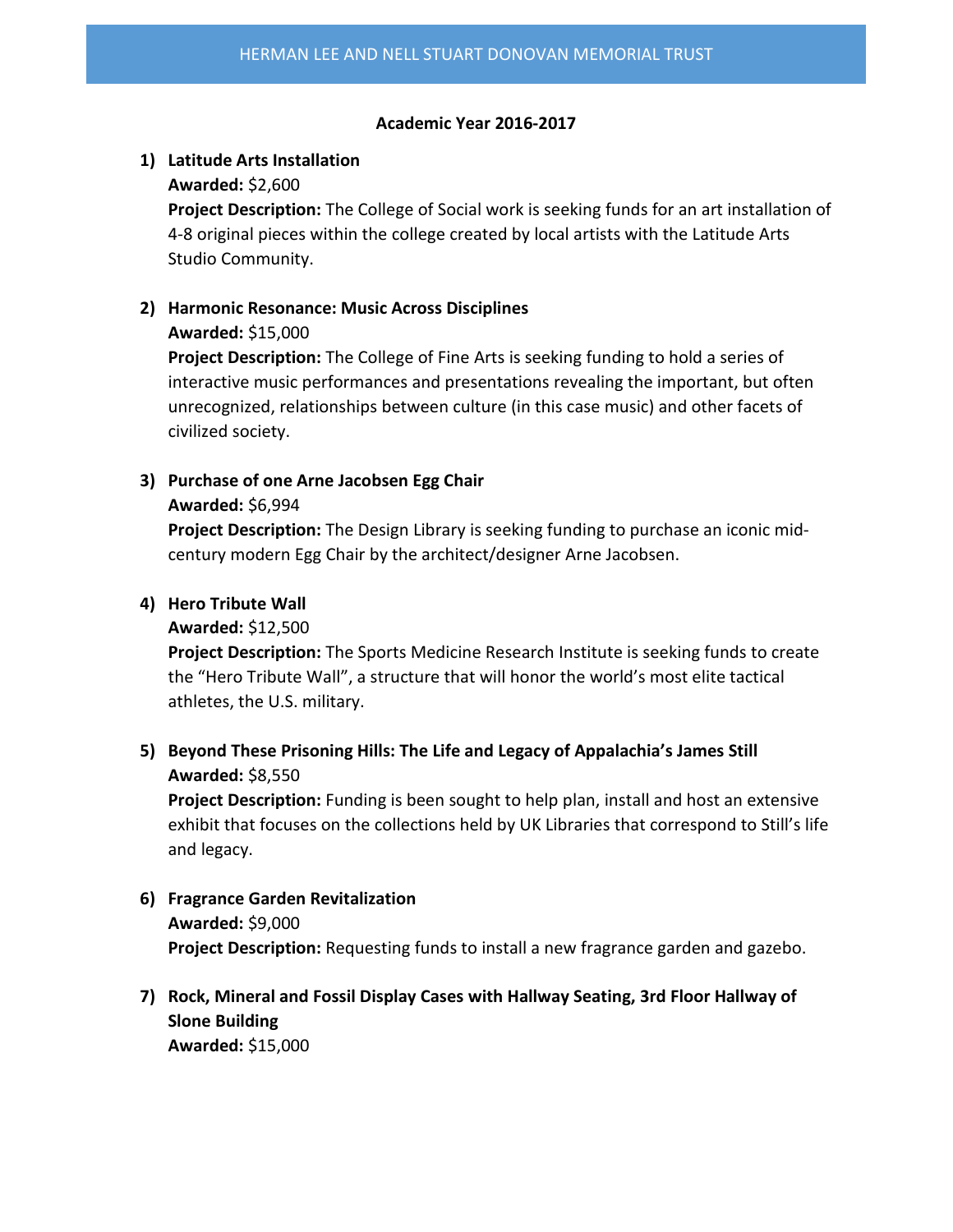**Project Description:** Requesting funding for built-in display cases and student seating recessed into the space of the old lockers which are currently in the hallway on the 3rd floor of the Slone building.

# **8) Portraits of the Mind: Student Art Competition and Exhibition**

#### **Awarded:** \$4,000

**Project Description:** Requesting funding to support a student art competition whose theme is "Portraits of the Mind." In addition, a "show" will be curated from the submitted and winning digital images that will be initially mounted in the Thomas Hunt Building (Dept. of Biology).

# **9) Enrichment Resources for Student Break Area**

#### **Awarded:** \$10,500

**Project Description:** Requesting funding for the Center of Excellence in Rural Health to provide a space for students to occupy and be exposed to Appalachian culture to increase the understanding and knowledge of the culture of Appalachia.

# **10) Enhancement of the Electrical and Computer Engineering students' common areas Awarded:** \$3,000

**Project Description:** Requesting funding to update the ECE undergraduate student commons room, renovate the graduate students room located on the 6th floor of FPAT and beatification of the 4th, 5th and 6th floors of FPAT by installing science and electrical engineering themed art posters, pictures and canvases.

# **11) Conversational Spaces for Art and Study**

# **Awarded:** \$10,000

**Project Description:** Requesting funds to provide opportunities for first generation undergraduate students at UK to attend plays, performances, art museums, and film festival at Asbury in addition to obtaining prints of multicultural art representative of the global environment in which the students live.